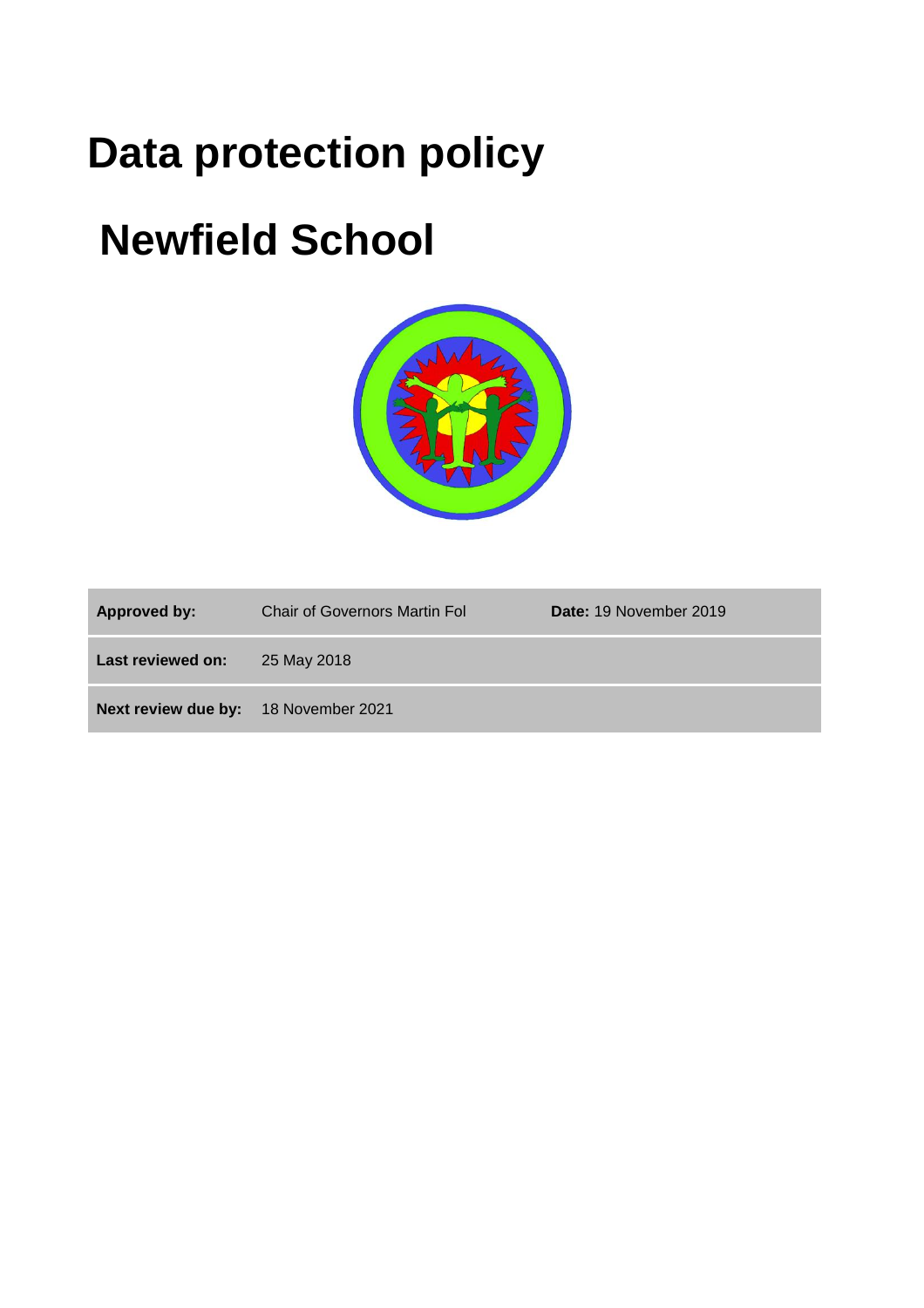# **Contents**

## **1. Aims**

Our school aims to ensure that all personal data collected about staff, pupils, parents, governors, visitors and other individuals is collected, stored and processed in accordance with the [General Data Protection](http://data.consilium.europa.eu/doc/document/ST-5419-2016-INIT/en/pdf)  [Regulation \(GDPR\)](http://data.consilium.europa.eu/doc/document/ST-5419-2016-INIT/en/pdf) and the expected provisions of the Data Protection Act 2018 (DPA 2018) as set out in the [Data Protection Bill.](https://publications.parliament.uk/pa/bills/cbill/2017-2019/0153/18153.pdf)

This policy applies to all personal data, regardless of whether it is in paper or electronic format.

# **2. Legislation and guidance**

This policy meets the requirements of the GDPR and the expected provisions of the DPA 2018. It is based on guidance published by the Information Commissioner's Office (ICO) on the [GDPR](https://ico.org.uk/for-organisations/guide-to-the-general-data-protection-regulation-gdpr/) and the ICO's [code of](https://ico.org.uk/media/for-organisations/documents/2014223/subject-access-code-of-practice.pdf)  [practice for subject access requests.](https://ico.org.uk/media/for-organisations/documents/2014223/subject-access-code-of-practice.pdf)

It also reflects the ICO's [code of practice](https://ico.org.uk/media/for-organisations/documents/1542/cctv-code-of-practice.pdf) for the use of surveillance cameras and personal information.

In addition, this policy complies with regulation 5 of the [Education \(Pupil Information\) \(England\) Regulations](http://www.legislation.gov.uk/uksi/2005/1437/regulation/5/made)  [2005,](http://www.legislation.gov.uk/uksi/2005/1437/regulation/5/made) which gives parents the right of access to their child's educational record.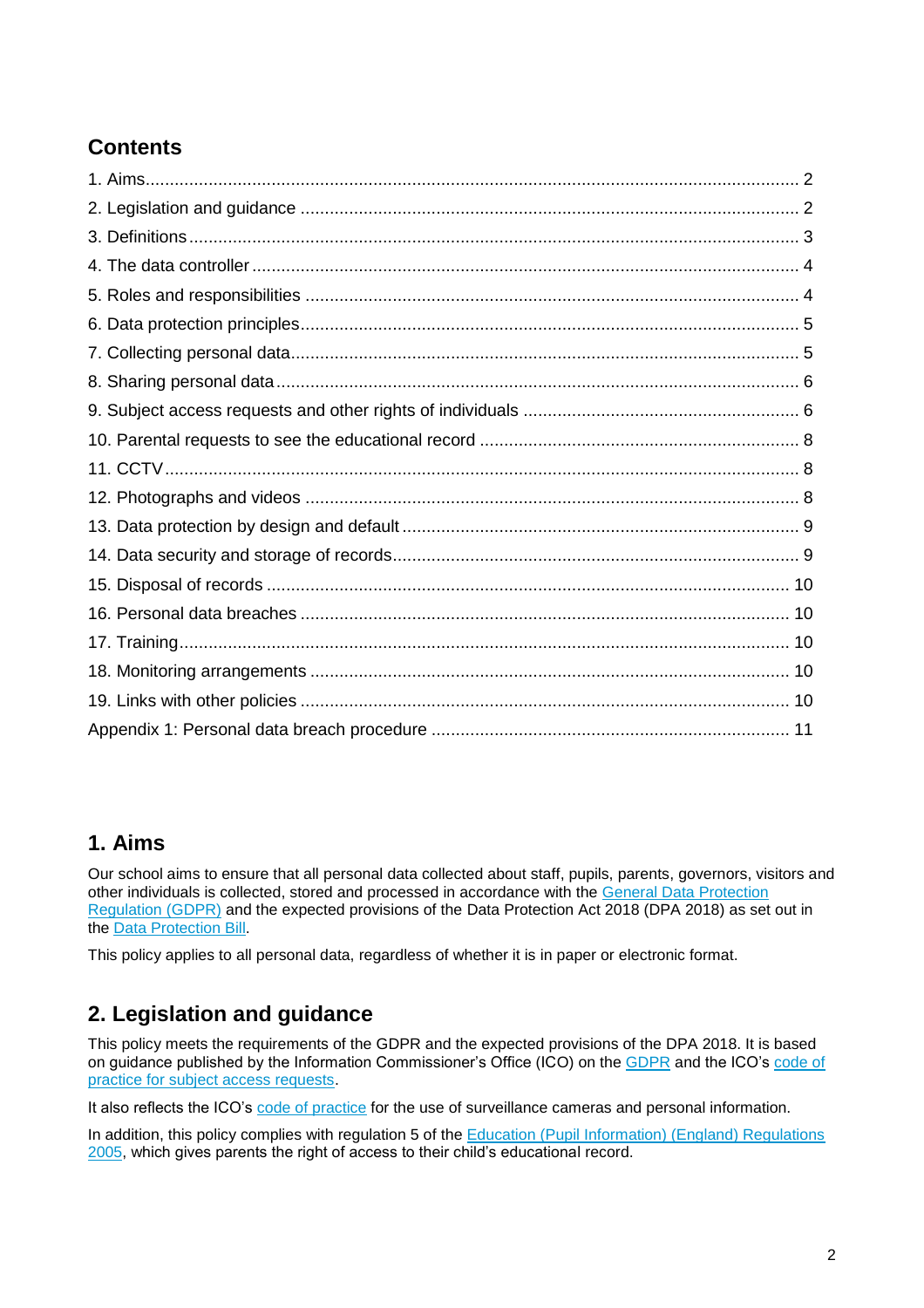# **3. Definitions**

÷

| Term                                | <b>Definition</b>                                                                                                                                                                                                                                                                                                                                                                                             |
|-------------------------------------|---------------------------------------------------------------------------------------------------------------------------------------------------------------------------------------------------------------------------------------------------------------------------------------------------------------------------------------------------------------------------------------------------------------|
| Personal data                       | Any information relating to an identified, or<br>identifiable, individual.<br>This may include the individual's:<br>Name (including initials)<br>$\bullet$<br>Identification number<br>$\bullet$<br>Location data<br>Online identifier, such as a username<br>It may also include factors specific to the<br>individual's physical, physiological, genetic,<br>mental, economic, cultural or social identity. |
| Special categories of personal data | Personal data which is more sensitive and so<br>needs more protection, including information<br>about an individual's:<br>Racial or ethnic origin<br>$\bullet$<br>Religious or philosophical beliefs<br>$\bullet$<br>Trade union membership<br>$\bullet$<br>Health - physical or mental<br>$\bullet$<br>Sex life or sexual orientation                                                                        |
| Processing                          | Anything done to personal data, such as<br>collecting, recording, organising, structuring,<br>storing, adapting, altering, retrieving, using,<br>disseminating, erasing or destroying.<br>Processing can be automated or manual.                                                                                                                                                                              |
| Data subject                        | The identified or identifiable individual whose<br>personal data is held or processed.                                                                                                                                                                                                                                                                                                                        |
| Data controller                     | A person or organisation that determines the<br>purposes and the means of processing of<br>personal data.                                                                                                                                                                                                                                                                                                     |
| Data processor                      | A person or other body, other than an employee<br>of the data controller, who processes personal<br>data on behalf of the data controller.                                                                                                                                                                                                                                                                    |
| Personal data breach                | A breach of security leading to the accidental or<br>unlawful destruction, loss, alteration, unauthorised<br>disclosure of, or access to personal data.                                                                                                                                                                                                                                                       |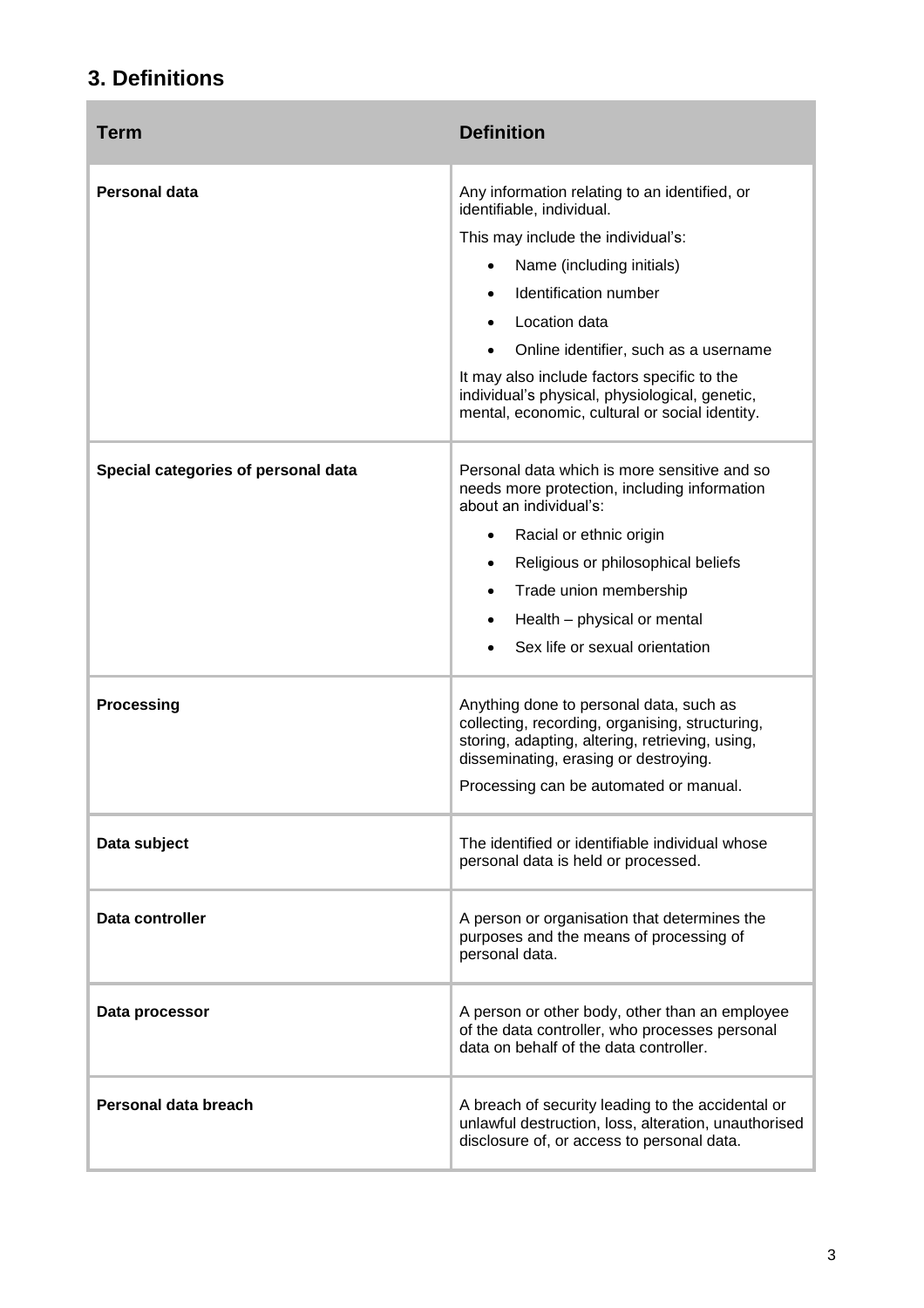# **4. The data controller**

Our school processes personal data relating to parents, pupils, staff, governors, visitors and others, and therefore is a data controller.

The school is registered as a data controller with the ICO and will renew this registration annually or as otherwise legally required.

# **5. Roles and responsibilities**

This policy applies to **all staff** employed by our school, and to external organisations or individuals working on our behalf. Staff who do not comply with this policy may face disciplinary action.

#### **5.1 Governing board**

The governing board has overall responsibility for ensuring that our school complies with all relevant data protection obligations.

#### **5.2 Data protection officer**

The data protection officer (DPO) is responsible for overseeing the implementation of this policy, monitoring our compliance with data protection law, and developing related policies and guidelines where applicable.

They will provide an annual report of their activities directly to the governing board and, where relevant, report to the board their advice and recommendations on school data protection issues.

The DPO is also the first point of contact for individuals whose data the school processes, and for the ICO.

Full details of the DPO's responsibilities are set out in their job description.

Our DPO is Nick Holden and is contactable via 08454 631 072 or www.nexus-protect.com

#### **5.3 Headteacher**

The headteacher acts as the representative of the data controller on a day-to-day basis.

#### **5.4 All staff**

Staff are responsible for:

- Collecting, storing and processing any personal data in accordance with this policy
- Informing the school of any changes to their personal data, such as a change of address
- Contacting the DPO in the following circumstances:
	- $\circ$  With any questions about the operation of this policy, data protection law, retaining personal data or keeping personal data secure
	- o If they have any concerns that this policy is not being followed
	- $\circ$  If they are unsure whether or not they have a lawful basis to use personal data in a particular way
	- $\circ$  If they need to rely on or capture consent, draft a privacy notice, deal with data protection rights invoked by an individual, or transfer personal data outside the European Economic Area
	- o If there has been a data breach
	- $\circ$  Whenever they are engaging in a new activity that may affect the privacy rights of individuals
	- $\circ$  If they need help with any contracts or sharing personal data with third parties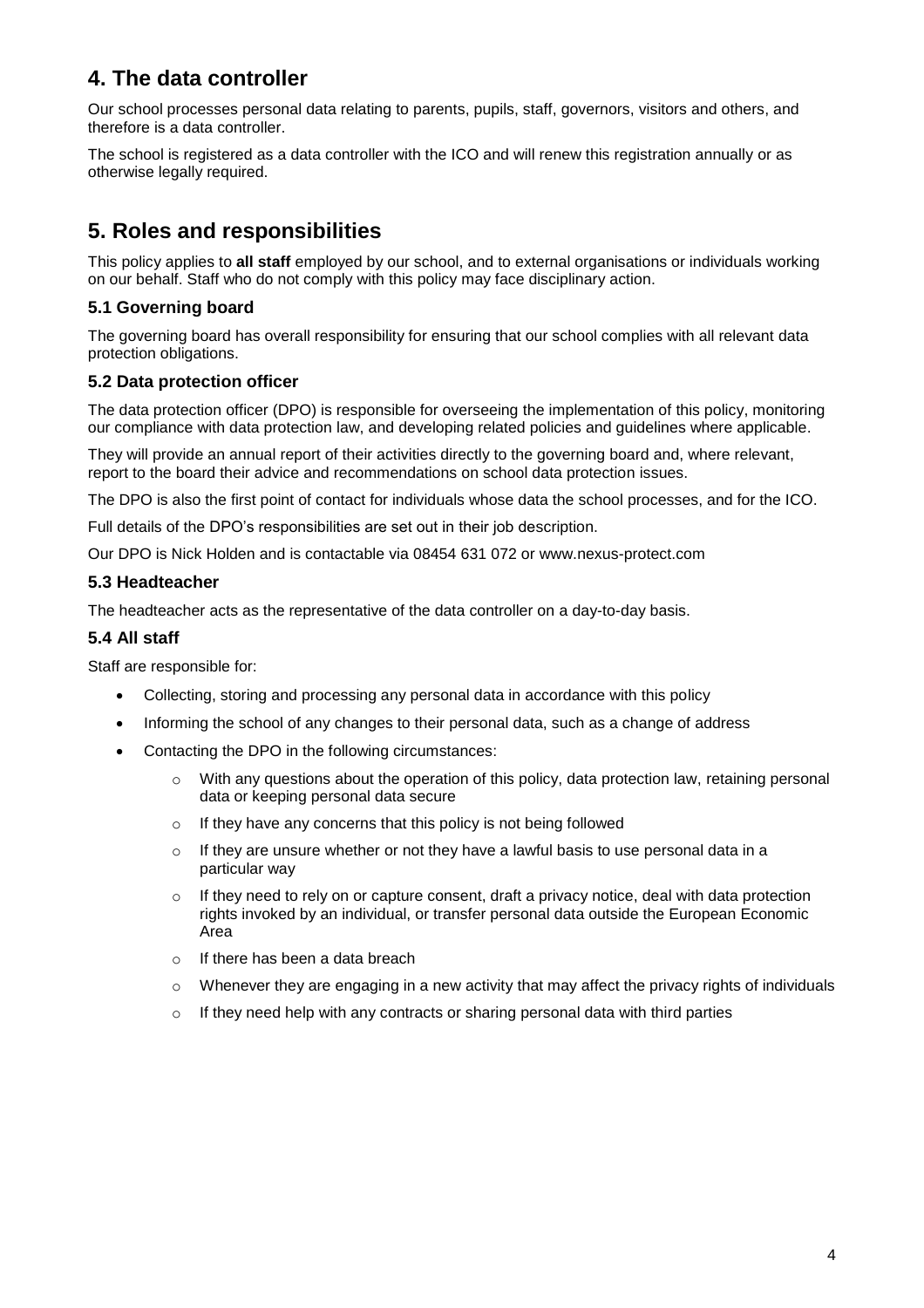# **6. Data protection principles**

The GDPR is based on data protection principles that our school must comply with.

The principles say that personal data must be:

- Processed lawfully, fairly and in a transparent manner
- Collected for specified, explicit and legitimate purposes
- Adequate, relevant and limited to what is necessary to fulfil the purposes for which it is processed
- Accurate and, where necessary, kept up to date
- Kept for no longer than is necessary for the purposes for which it is processed
- Processed in a way that ensures it is appropriately secure

This policy sets out how the school aims to comply with these principles.

# **7. Collecting personal data**

#### **7.1 Lawfulness, fairness and transparency**

We will only process personal data where we have one of 6 'lawful bases' (legal reasons) to do so under data protection law:

- The data needs to be processed so that the school can **fulfil a contract** with the individual, or the individual has asked the school to take specific steps before entering into a contract
- The data needs to be processed so that the school can **comply with a legal obligation**
- The data needs to be processed to ensure the **vital interests** of the individual e.g. to protect someone's life
- The data needs to be processed so that the school, as a public authority, can perform a task **in the public interest,** and carry out its official functions
- The data needs to be processed for the **legitimate interests** of the school or a third party (provided the individual's rights and freedoms are not overridden)
- The individual (or their parent/carer when appropriate in the case of a pupil) has freely given clear **consent**

For special categories of personal data, we will also meet one of the special category conditions for processing which are set out in the GDPR and Data Protection Act 2018.

If we offer online services to pupils, such as classroom apps, and we intend to rely on consent as a basis for processing, we will get parental consent (except for online counselling and preventive services).

If we offer online services to pupils, such as classroom apps, and we intend to rely on consent as a basis for processing, we will get parental consent where the pupil is under 13 (except for online counselling and preventive services).

Whenever we first collect personal data directly from individuals, we will provide them with the relevant information required by data protection law.

#### **7.2 Limitation, minimisation and accuracy**

We will only collect personal data for specified, explicit and legitimate reasons. We will explain these reasons to the individuals when we first collect their data.

If we want to use personal data for reasons other than those given when we first obtained it, we will inform the individuals concerned before we do so, and seek consent where necessary.

Staff must only process personal data where it is necessary in order to do their jobs.

When staff no longer needs the personal data they hold, they must ensure it is deleted or anonymised. This will be done in accordance with the school's Record retention schedule/records management policy.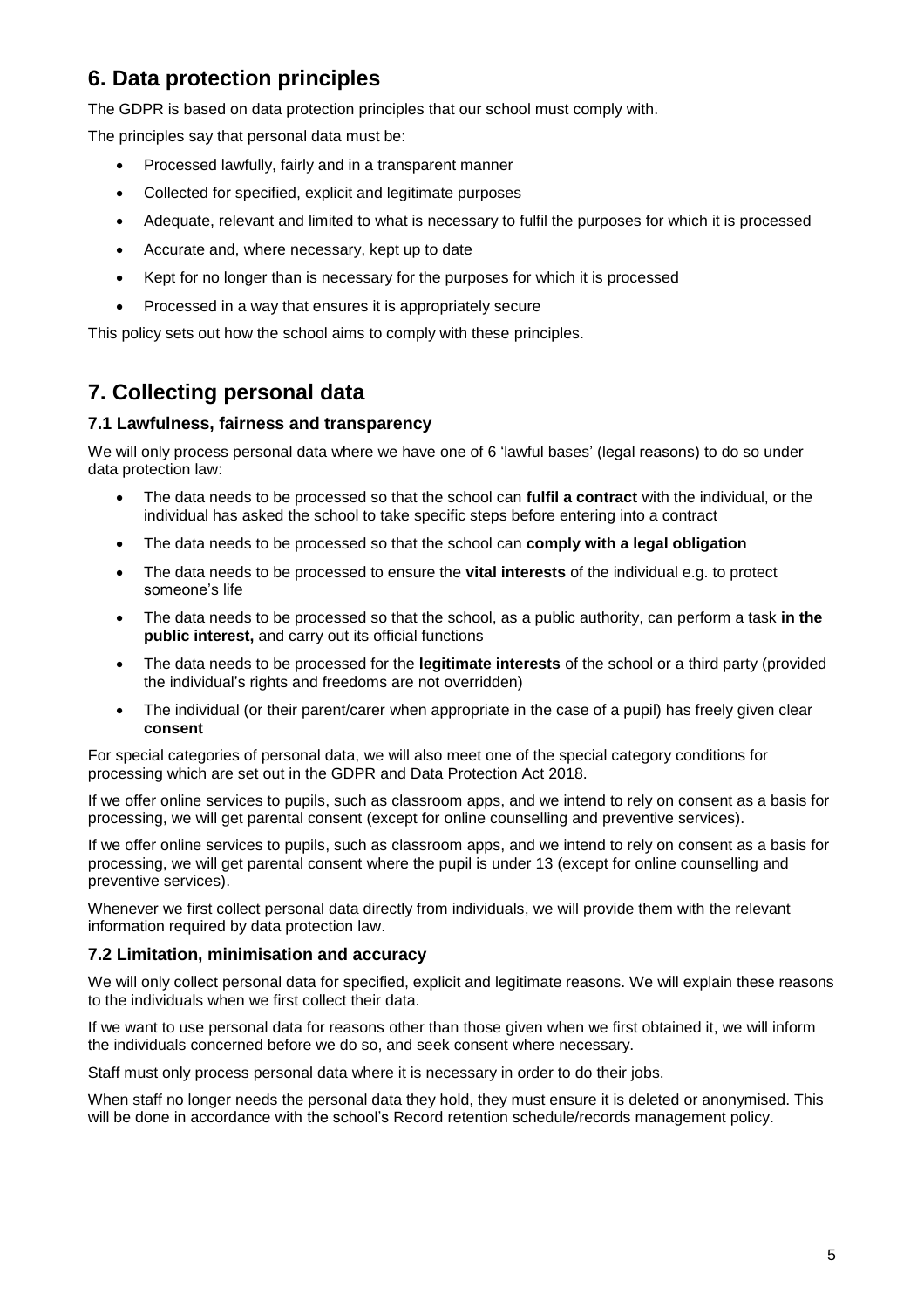# **8. Sharing personal data**

We will not normally share personal data with anyone else, but may do so where:

- There is an issue with a pupil or parent/carer that puts the safety of our staff, pupils or parent/carers at risk
- We need to liaise with other agencies we will seek consent as necessary before doing this
- Our suppliers or contractors need data to enable us to provide services to our staff and pupils for example, IT companies. When doing this, we will:
	- $\circ$  Only appoint suppliers or contractors which can provide sufficient guarantees that they comply with data protection law
	- $\circ$  Establish a data sharing agreement with the supplier or contractor, either in the contract or as a standalone agreement, to ensure the fair and lawful processing of any personal data we share
	- $\circ$  Only share data that the supplier or contractor needs to carry out their service, and information necessary to keep them safe while working with us

We will also share personal data with law enforcement and government bodies where we are legally required to do so, including for:

- The prevention or detection of crime and/or fraud
- The apprehension or prosecution of offenders
- The assessment or collection of tax owed to HMRC
- In connection with legal proceedings
- Where the disclosure is required to satisfy our safeguarding obligations
- Research and statistical purposes, as long as personal data is sufficiently anonymised or consent has been provided

We may also share personal data with emergency services and local authorities to help them to respond to an emergency situation that affects any of our pupils or staff.

Where we transfer personal data to a country or territory outside the European Economic Area, we will do so in accordance with data protection law.

### **9. Subject access requests and other rights of individuals**

#### **9.1 Subject access requests**

Individuals have a right to make a 'subject access request' to gain access to personal information that the school holds about them. This includes:

- Confirmation that their personal data is being processed
- Access to a copy of the data
- The purposes of the data processing
- The categories of personal data concerned
- Who the data has been, or will be, shared with
- How long the data will be stored for, or if this isn't possible, the criteria used to determine this period
- The source of the data, if not the individual
- Whether any automated decision-making is being applied to their data, and what the significance and consequences of this might be for the individual

Subject access requests must be submitted in writing, either by letter, email or fax to the DPO. They should include: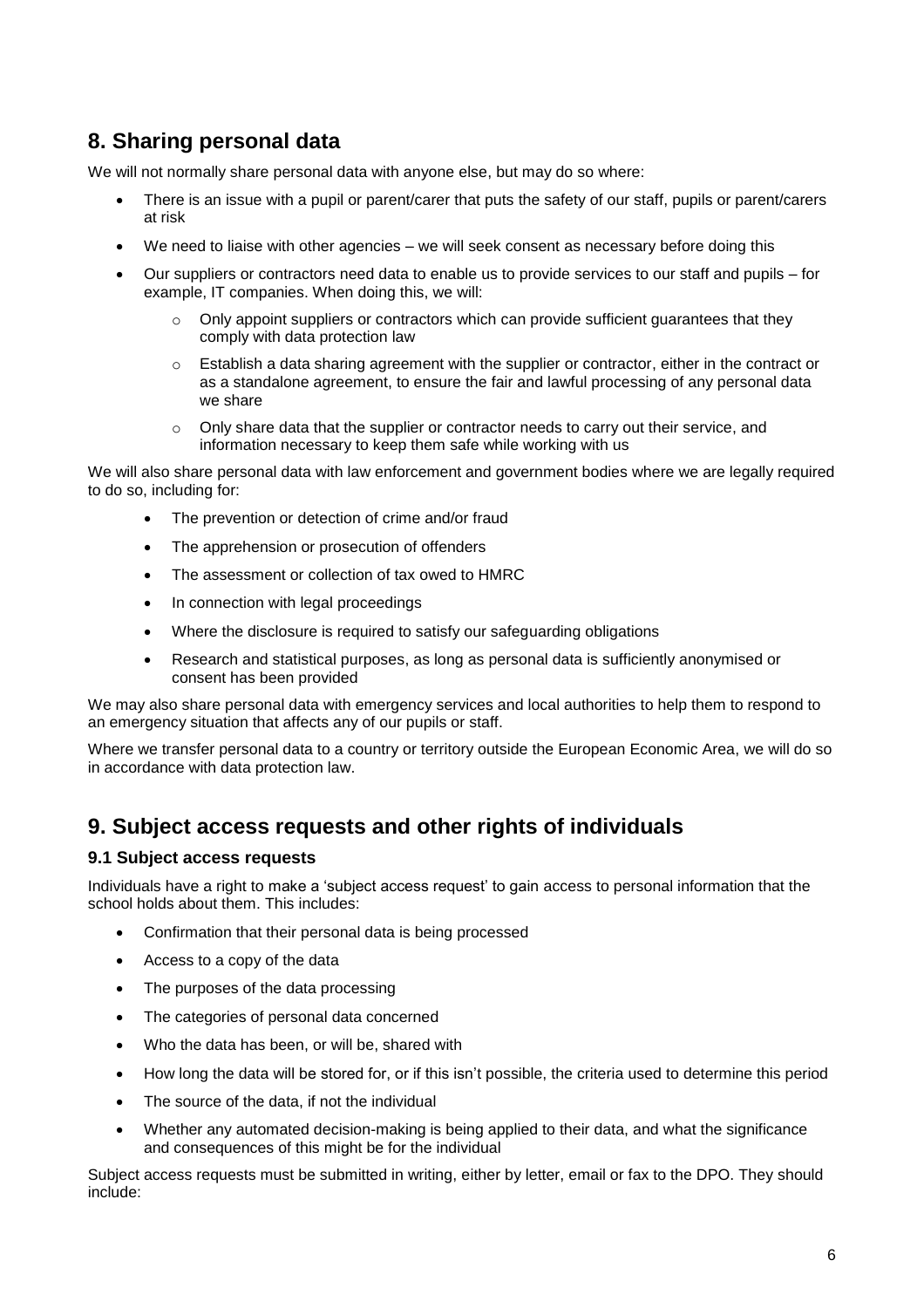- Name of individual
- Correspondence address
- Contact number and email address
- Details of the information requested

If staff receive a subject access request they must immediately forward it to the DPO.

#### **9.2 Children and subject access requests**

Personal data about a child belongs to that child, and not the child's parents or carers. For a parent or carer to make a subject access request with respect to their child, the child must either be unable to understand their rights and the implications of a subject access request, or have given their consent.

Children below the age of 12 are generally not regarded to be mature enough to understand their rights and the implications of a subject access request. Therefore, most subject access requests from parents or carers of pupils at our school may be granted without the express permission of the pupil. This is not a rule and a pupil's ability to understand their rights will always be judged on a case-by-case basis.

Children aged 12 and above are generally regarded to be mature enough to understand their rights and the implications of a subject access request. Therefore, most subject access requests from parents or carers of pupils at our school may not be granted without the express permission of the pupil. This is not a rule and a pupil's ability to understand their rights will always be judged on a case-by-case basis.

#### **9.3 Responding to subject access requests**

When responding to requests, we:

- May ask the individual to provide 2 forms of identification
- May contact the individual via phone to confirm the request was made
- Will respond without delay and within 1 month of receipt of the request
- Will provide the information free of charge
- May tell the individual we will comply within 3 months of receipt of the request, where a request is complex or numerous. We will inform the individual of this within 1 month, and explain why the extension is necessary

We will not disclose information if it:

- Might cause serious harm to the physical or mental health of the pupil or another individual
- Would reveal that the child is at risk of abuse, where the disclosure of that information would not be in the child's best interests
- Is contained in adoption or parental order records
- Is given to a court in proceedings concerning the child

If the request is unfounded or excessive, we may refuse to act on it, or charge a reasonable fee which takes into account administrative costs.

A request will be deemed to be unfounded or excessive if it is repetitive, or asks for further copies of the same information.

When we refuse a request, we will tell the individual why, and tell them they have the right to complain to the ICO.

#### **9.4 Other data protection rights of the individual**

In addition to the right to make a subject access request (see above), and to receive information when we are collecting their data about how we use and process it (see section 7), individuals also have the right to:

- Withdraw their consent to processing at any time
- Ask us to rectify, erase or restrict processing of their personal data, or object to the processing of it (in certain circumstances)
- Prevent use of their personal data for direct marketing
- Challenge processing which has been justified on the basis of public interest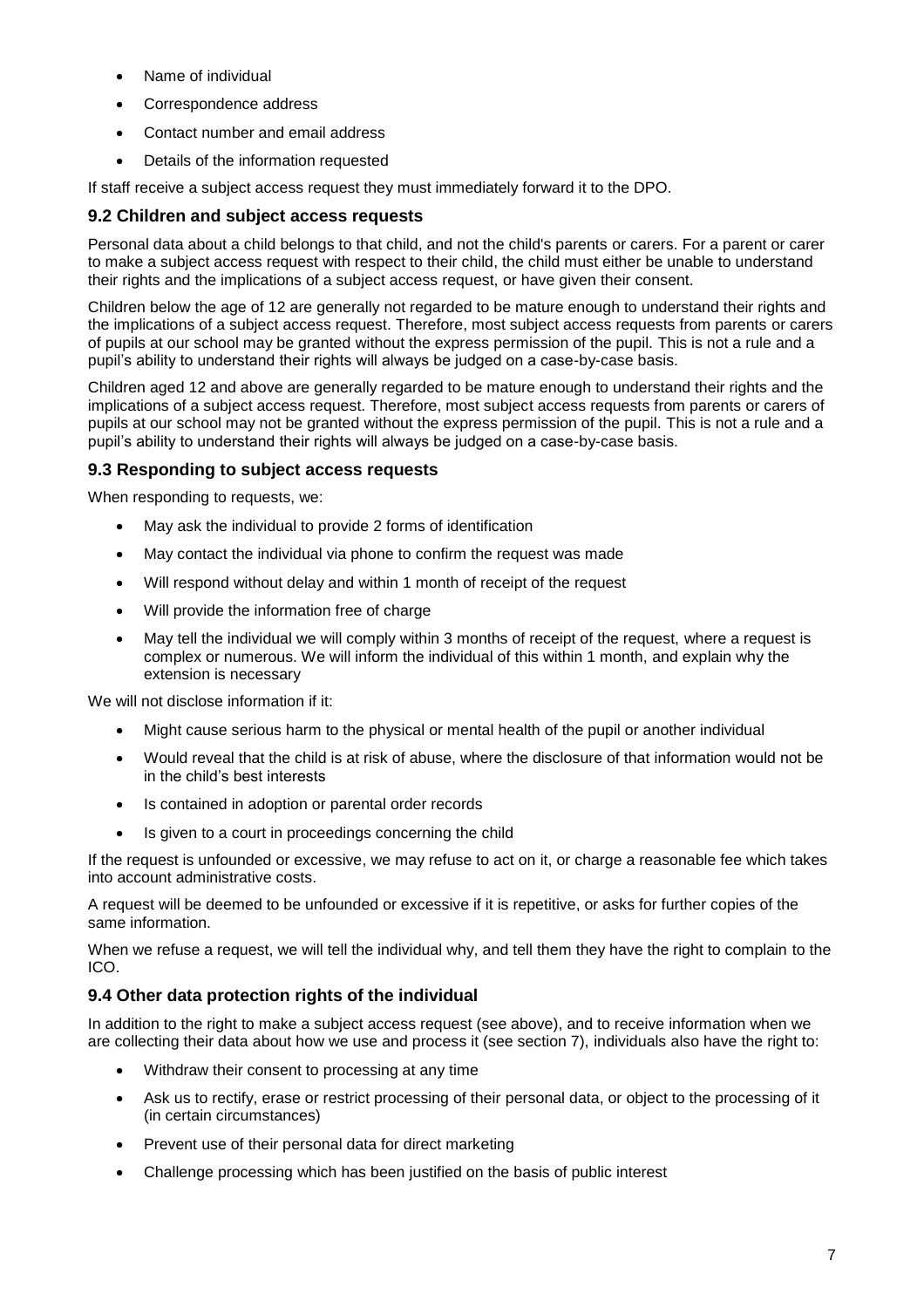- Request a copy of agreements under which their personal data is transferred outside of the European Economic Area
- Object to decisions based solely on automated decision making or profiling (decisions taken with no human involvement, that might negatively affect them)
- Prevent processing that is likely to cause damage or distress
- Be notified of a data breach in certain circumstances
- Make a complaint to the ICO
- Ask for their personal data to be transferred to a third party in a structured, commonly used and machine-readable format (in certain circumstances)

Individuals should submit any request to exercise these rights to the DPO. If staff receives such a request, they must immediately forward it to the DPO.

## **10. Parental requests to see the educational record**

Parents, or those with parental responsibility, have a legal right to free access to their child's educational record (which includes most information about a pupil) within 15 school days of receipt of a written request.

## **11. CCTV**

We use CCTV in various locations around the school site to ensure it remains safe. We will adhere to the ICO's [code of practice](https://ico.org.uk/media/for-organisations/documents/1542/cctv-code-of-practice.pdf) for the use of CCTV.

We do not need to ask individuals' permission to use CCTV, but we make it clear where individuals are being recorded. Security cameras are clearly visible and accompanied by prominent signs explaining that CCTV is in use.

Any enquiries about the CCTV system should be directed to Chris Whelan, Headteacher.

## **12. Photographs and videos**

As part of our school activities, we may take photographs and record images of individuals within our school.

We will obtain written consent from parents/carers for photographs and videos to be taken of their child for communication, marketing and promotional materials. We will clearly explain how the photograph and/or video will be used to both the parent/carer and pupil.

We will obtain written consent from parents/carers, or pupils aged 18 and over, for photographs and videos to be taken of pupils for communication, marketing and promotional materials.

Where we need parental consent, we will clearly explain how the photograph and/or video will be used to both the parent/carer and pupil. Where we don't need parental consent, we will clearly explain to the pupil how the photograph and/or video will be used.

Uses may include:

- Within school on notice boards and in school magazines, brochures, newsletters, etc.
- Outside of school by external agencies such as the school photographer, newspapers, campaigns
- Online on our school website or social media pages

Consent can be refused or withdrawn at any time. If consent is withdrawn, we will delete the photograph or video and not distribute it further.

When using photographs and videos in this way we will not accompany them with any other personal information about the child, to ensure they cannot be identified.

See our Child protection and Safeguarding policy & E-Safety Policy for more information on our use of photographs and videos.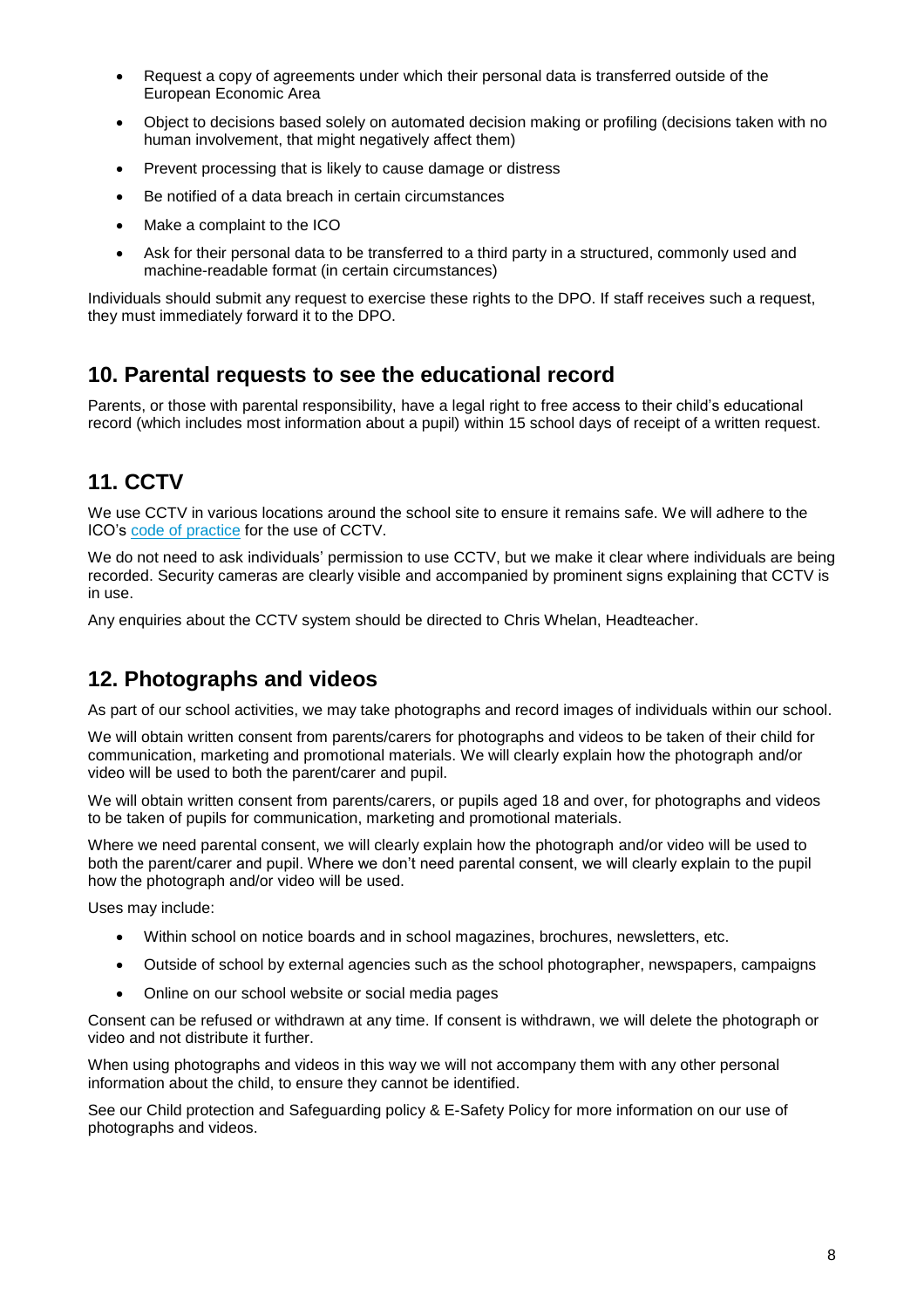# **13. Data protection by design and default**

We will put measures in place to show that we have integrated data protection into all of our data processing activities, including:

- Appointing a suitably qualified DPO, and ensuring they have the necessary resources to fulfil their duties and maintain their expert knowledge
- Only processing personal data that is necessary for each specific purpose of processing, and always in line with the data protection principles set out in relevant data protection law (see section 6)
- Completing privacy impact assessments where the school's processing of personal data presents a high risk to rights and freedoms of individuals, and when introducing new technologies (the DPO will advise on this process)
- Integrating data protection into internal documents including this policy, any related policies and privacy notices
- Regularly training members of staff on data protection law, this policy, any related policies and any other data protection matters; we will also keep a record of attendance
- Regularly conducting reviews and audits to test our privacy measures and make sure we are compliant
- Maintaining records of our processing activities, including:
	- $\circ$  For the benefit of data subjects, making available the name and contact details of our school and DPO and all information we are required to share about how we use and process their personal data (via our privacy notices)
	- $\circ$  For all personal data that we hold, maintaining an internal record of the type of data, data subject, how and why we are using the data, any third-party recipients, how and why we are storing the data, retention periods and how we are keeping the data secure

## **14. Data security and storage of records**

We will protect personal data and keep it safe from unauthorised or unlawful access, alteration, processing or disclosure, and against accidental or unlawful loss, destruction or damage.

In particular:

- Paper-based records and portable electronic devices, such as laptops and hard drives that contain personal data are kept under lock and key when not in use
- Papers containing confidential personal data must not be left on office and classroom desks, on staffroom tables, pinned to notice/display boards, or left anywhere else where there is general access
- Where personal information needs to be taken off site, staff must sign it in and out from the school office
- Passwords that are at least 8 characters long containing letters and numbers are used to access school computers, laptops and other electronic devices. Staff and pupils are reminded to change their passwords at regular intervals
- Encryption software is used to protect all portable devices and removable media, such as laptops and USB devices
- Staff, pupils or governors who store personal information on their personal devices are expected to follow the same security procedures as for school-owned equipment E-Safety/ICT policy/acceptable use agreement/policy.
- Where we need to share personal data with a third party, we carry out due diligence and take reasonable steps to ensure it is stored securely and adequately protected (see section 8)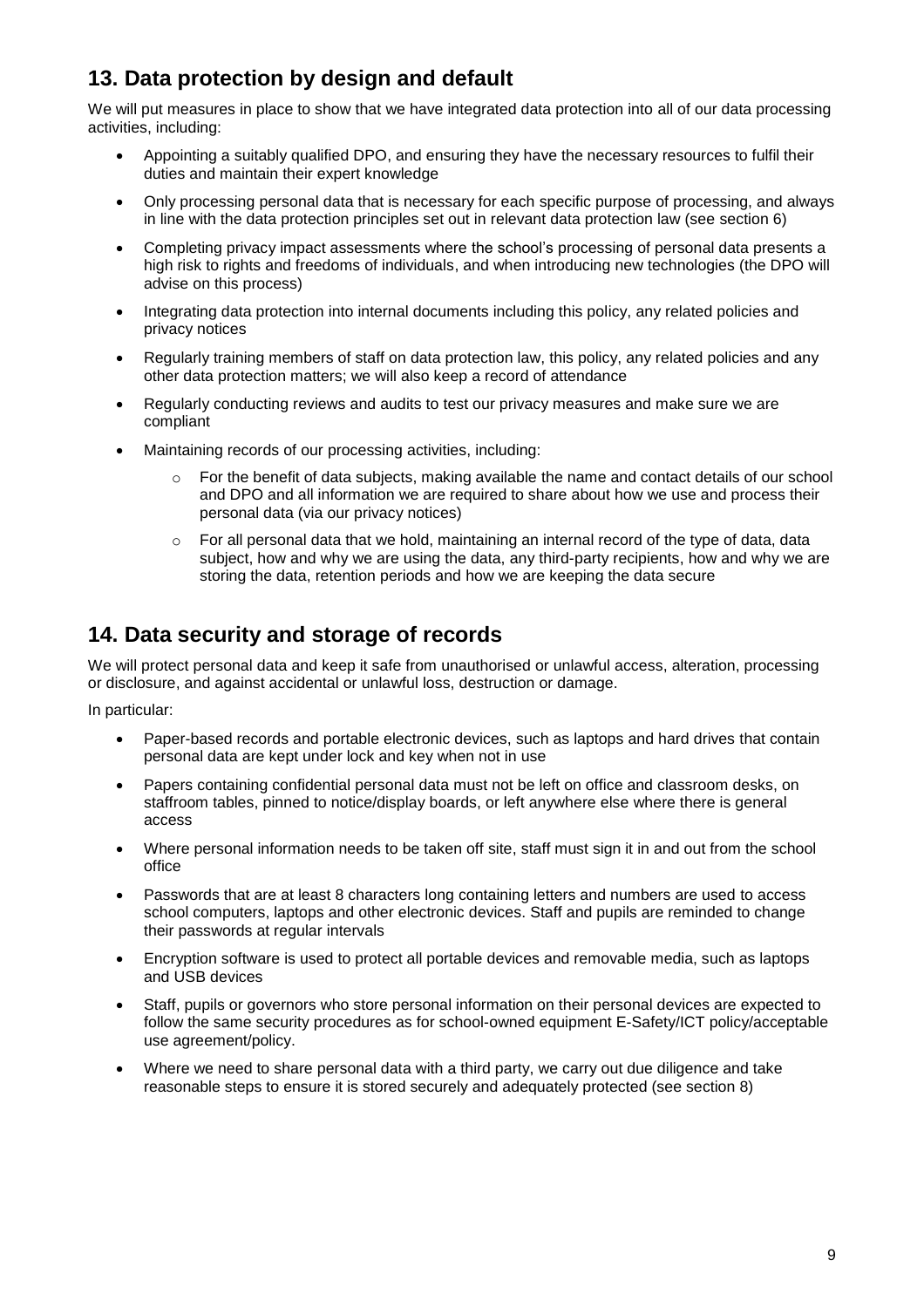# **15. Disposal of records**

Personal data that is no longer needed will be disposed of securely. Personal data that has become inaccurate or out of date will also be disposed of securely, where we cannot or do not need to rectify or update it.

For example, we will shred or incinerate paper-based records, and overwrite or delete electronic files. We may also use a third party to safely dispose of records on the school's behalf. If we do so, we will require the third party to provide sufficient guarantees that it complies with data protection law.

## **16. Personal data breaches**

The school will make all reasonable endeavours to ensure that there are no personal data breaches.

In the unlikely event of a suspected data breach, we will follow the procedure set out in appendix 1.

When appropriate, we will report the data breach to the ICO within 72 hours. Such breaches in a school context may include, but are not limited to:

- A non-anonymised dataset being published on the school website which shows the exam results of pupils eligible for the pupil premium
- Safeguarding information being made available to an unauthorised person
- The theft of a school laptop containing non-encrypted personal data about pupils

## **17. Training**

All staff and governors are provided with data protection training as part of their induction process.

Data protection will also form part of continuing professional development, where changes to legislation, guidance or the school's processes make it necessary.

### **18. Monitoring arrangements**

The DPO is responsible for monitoring and reviewing this policy.

This policy will be reviewed and updated if necessary when the Data Protection Bill receives royal assent and becomes law (as the Data Protection Act 2018) – if any changes are made to the bill that affect our school's practice. Otherwise, or from then on, this policy will be reviewed **every 2 years** and shared with the full governing board. It has been decided this policy will be reviewed after one year to ensure we are confident with our arrangements

## **19. Links with other policies**

This data protection policy is linked to our:

- Freedom of information publication scheme
- E-Safety Policy
- Child Protection Policy
- Safeguarding Policy
- Keeping Children Safe in Education Policy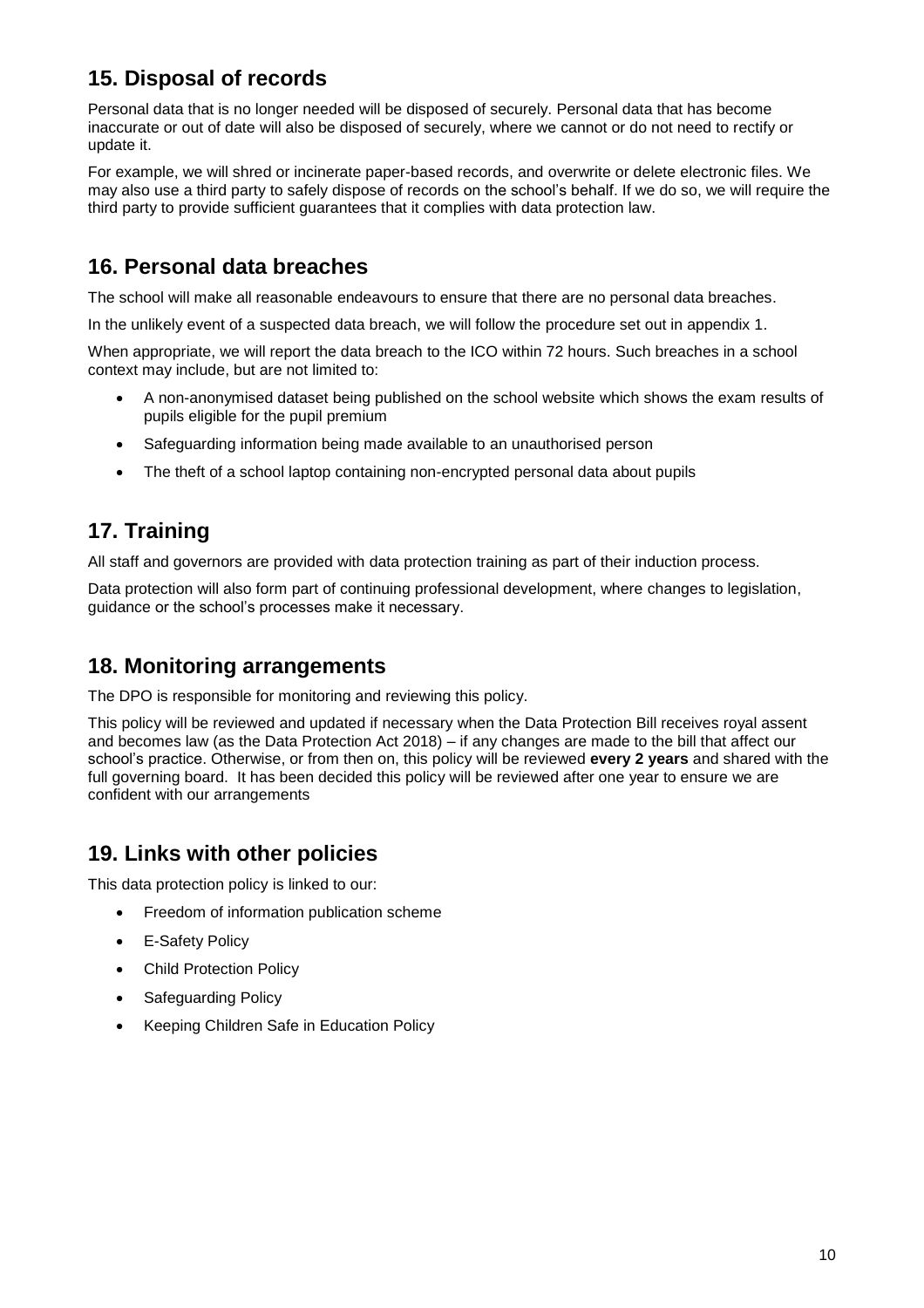## **Appendix 1: Personal data breach procedure**

This procedure is based on [guidance on personal data breaches](https://ico.org.uk/for-organisations/guide-to-the-general-data-protection-regulation-gdpr/personal-data-breaches/) produced by the ICO.

- On finding or causing a breach, or potential breach, the staff member or data processor must immediately notify the DPO
- The DPO will investigate the report, and determine whether a breach has occurred. To decide, the DPO will consider whether personal data has been accidentally or unlawfully:
	- o Lost
	- o Stolen
	- o Destroyed
	- o Altered
	- o Disclosed or made available where it should not have been
	- o Made available to unauthorised people
- The DPO will alert the headteacher and the chair of governors
- The DPO will make all reasonable efforts to contain and minimise the impact of the breach, assisted by relevant staff members or data processors where necessary. (Actions relevant to specific data types are set out at the end of this procedure)
- The DPO will assess the potential consequences, based on how serious they are, and how likely they are to happen
- The DPO will work out whether the breach must be reported to the ICO. This must be judged on a case-by-case basis. To decide, the DPO will consider whether the breach is likely to negatively affect people's rights and freedoms, and cause them any physical, material or non-material damage (e.g. emotional distress), including through:
	- o Loss of control over their data
	- o Discrimination
	- o Identify theft or fraud
	- o Financial loss
	- o Unauthorised reversal of pseudonymisation (for example, key-coding)
	- o Damage to reputation
	- o Loss of confidentiality
	- $\circ$  Any other significant economic or social disadvantage to the individual(s) concerned

If it's likely that there will be a risk to people's rights and freedoms, the DPO must notify the ICO.

- The DPO will document the decision (either way); in case it is challenged at a later date by the ICO or an individual affected by the breach. Documented decisions are stored on school's computer system (GDPR compliance folder) Headteacher's office.
- Where the ICO must be notified, the DPO will do this via the ['report a breach' page of the ICO](https://ico.org.uk/for-organisations/report-a-breach/)  [website](https://ico.org.uk/for-organisations/report-a-breach/) within 72 hours. As required, the DPO will set out:
	- $\circ$  A description of the nature of the personal data breach including, where possible:
		- The categories and approximate number of individuals concerned
		- The categories and approximate number of personal data records concerned
	- o The name and contact details of the DPO
	- o A description of the likely consequences of the personal data breach